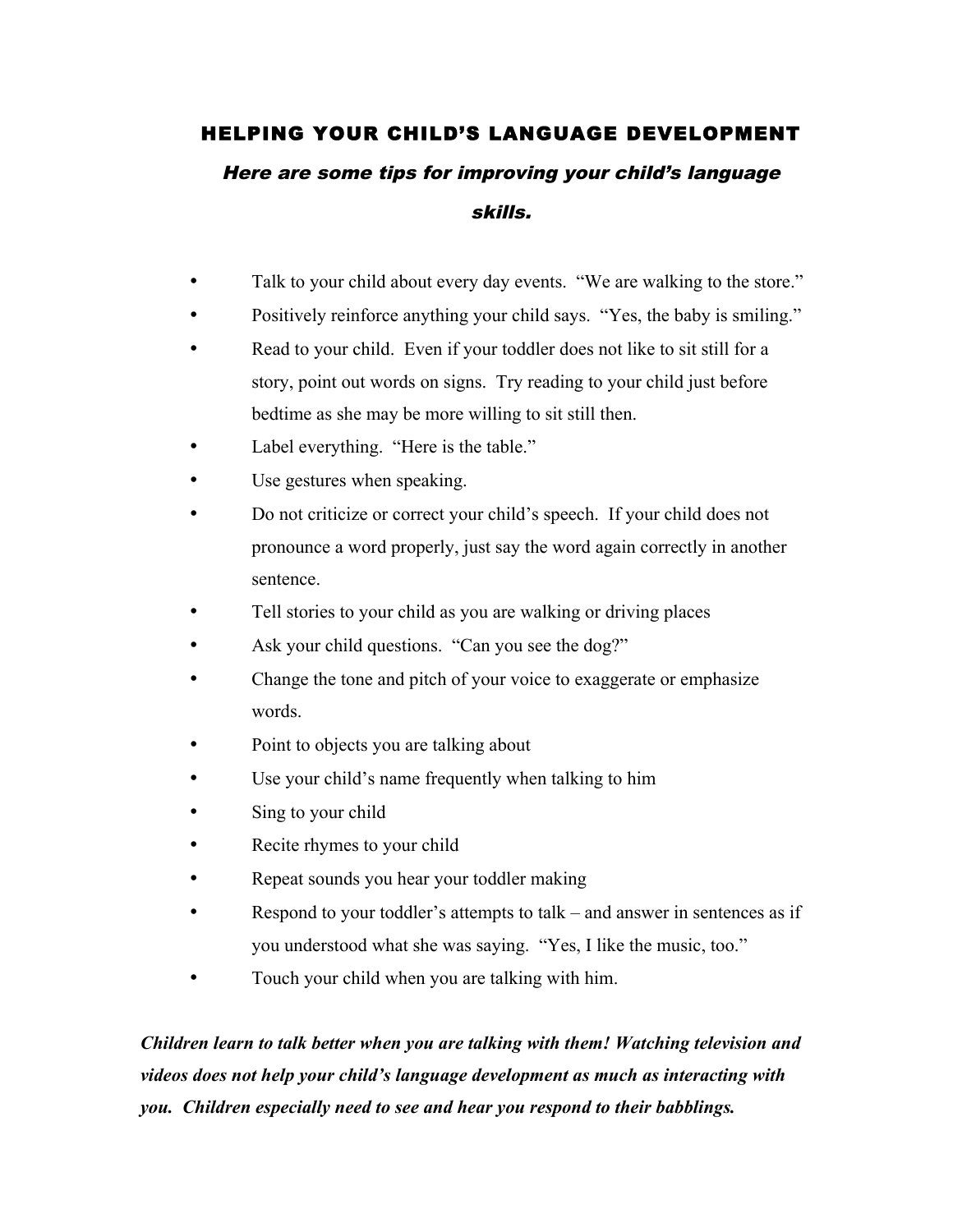### **EXPRESSIVE VERSUS RECEPTIVE LANGUAGE DELAY**

## *Age-specific indicators of expressive language delay*

| $0 - 3$ months | Does not make noises or sounds, using vowel sounds                |
|----------------|-------------------------------------------------------------------|
| 6 months       | Does not babble, using consonant sounds                           |
| 12 months      | Does not use indicate wants with simple gestures, does not jargon |
| 15 months      | Does not use 1 or 2 meaningful words                              |
| 18 months      | Does not use at least $8 - 10$ meaningful words                   |
| 24 months      | Does not use two-word phrases; does not use possessive words      |
| 30 months      | Cannot name pictures, tell about her day                          |
| 36 months      | Does not use four word sentences, does not ask questions          |
| 48 months      | Does not speak in complete sentences with proper grammar          |

## *Age-specific indicators of receptive language delay*

| $0 - 6$ months | Does not seem to hear                                              |
|----------------|--------------------------------------------------------------------|
| 12 months      | Does not understand simple words or commands such as "bye",        |
|                | "no", or "milk"                                                    |
| 15 months      | Does not respond to name; does not point to make needs known       |
| 18 months      | Does not follow a one-step command such as "Get the ball"          |
| 24 months      | Cannot point to body parts and does not understand "more" or       |
|                | "mine"                                                             |
| 30 months      | Cannot follow two-step commands, including "under" and "on"        |
| 36 months      | Does not understand three-step commands and cannot use words to    |
|                | make needs known                                                   |
| 48 months      | Cannot differentiate between "big" and "little"; cannot understand |
|                | questions such as "What do we do when we are thirsty?"             |

## *If you have any concerns or questions about your child's development, please talk with your pediatrician*

Used with permission: Jane E. Anderson, M.D.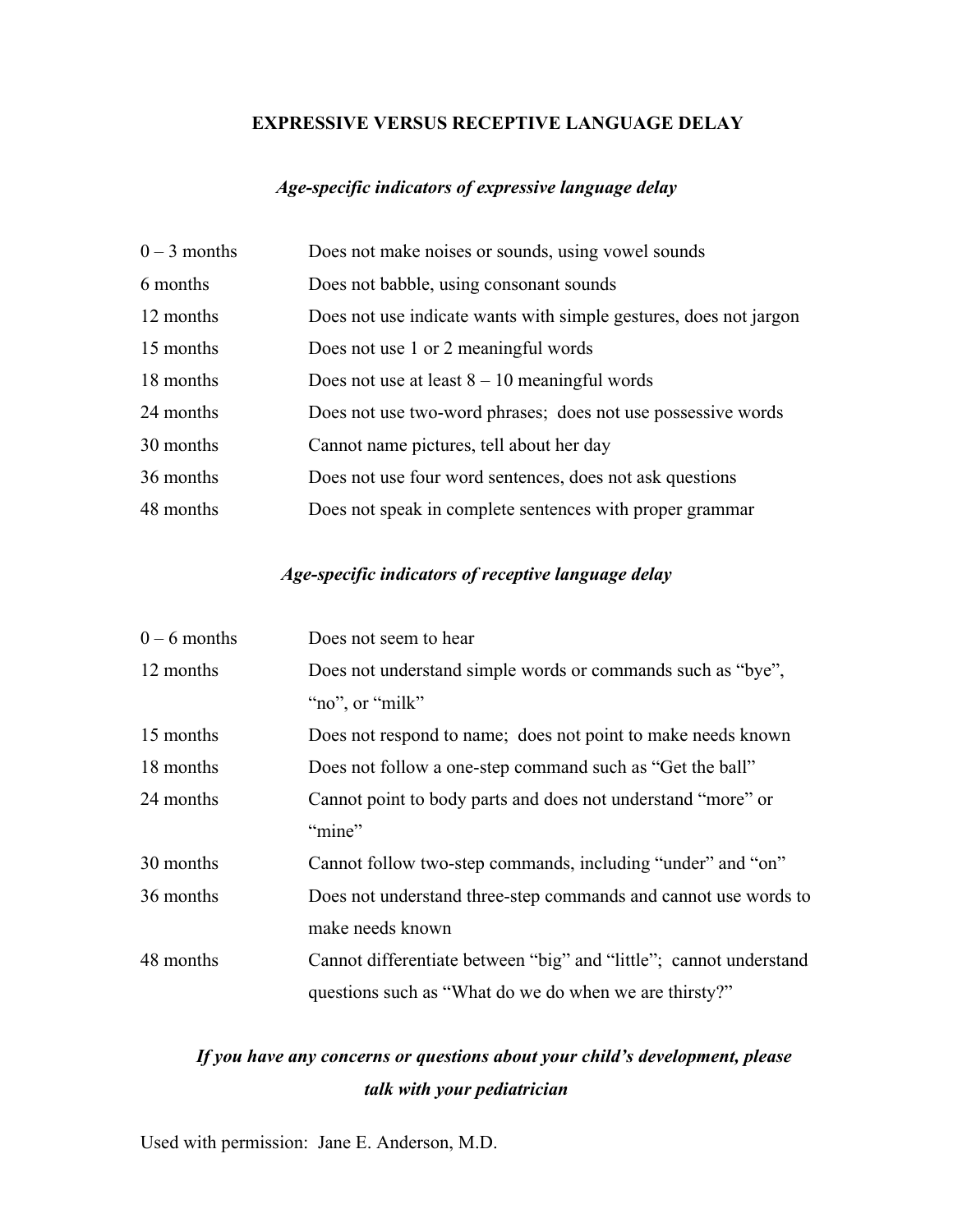### **Typical Language Accomplishments for Children, Birth to Age 6 -- Helping Your Child Become a Reader**

Learning to read is built on a foundation of language skills that children start to learn at birth—a process that is both complicated and amazing. Most children develop certain skills as they move through the early stages of learning language. By age 7, most children are reading.

The following list of accomplishments is based on current scientific research in the fields of reading, early childhood education, and child development. (#) Studies continue in their fields, and there is still much still to learn. As you look over the accomplishments, keep in mind that children vary a great deal in how they develop and learn. If you have questions or concerns about your child's progress, talk with the child's doctor, teacher, or a speech and language therapist. For children with any kind of disability or learning problem, the sooner they can get the special help they need, the easier it will be for them to learn.

#### *From birth to age 3, most babies and toddlers become able to*:

\* Make sounds that imitate the tones and rhythms that adults use when talking.

- \* Respond to gestures and facial expressions.
- \* Begin to associate words they hear frequently with what the words mean.
- \* Make cooing, babbling sounds in the crib, which gives way to enjoying

rhyming and nonsense word games with a parent or caregiver.

- \* Play along in games such as "peek-a-boo" and "pat-a-cake."
- \* Handle objects such as board books and alphabet blocks in their play.
- \* Recognize certain books by their covers.
- \* Pretend to read books.
- \* Understand how books should be handled.
- \* Share books with an adult as a routine part of life.
- \* Name some objects in a book.
- \* Talk about characters in books.
- \* Look at pictures in books and realize they are symbols of real things.
- \* Listen to stories.
- \* Ask or demand that adults read or write with them.
- \* Begin to pay attention to specific print such as the first letters of their names.
- \* Scribble with a purpose (trying to write or draw something).

 \* Produce some letter-like forms and scribbles that resemble, in some way, writing.